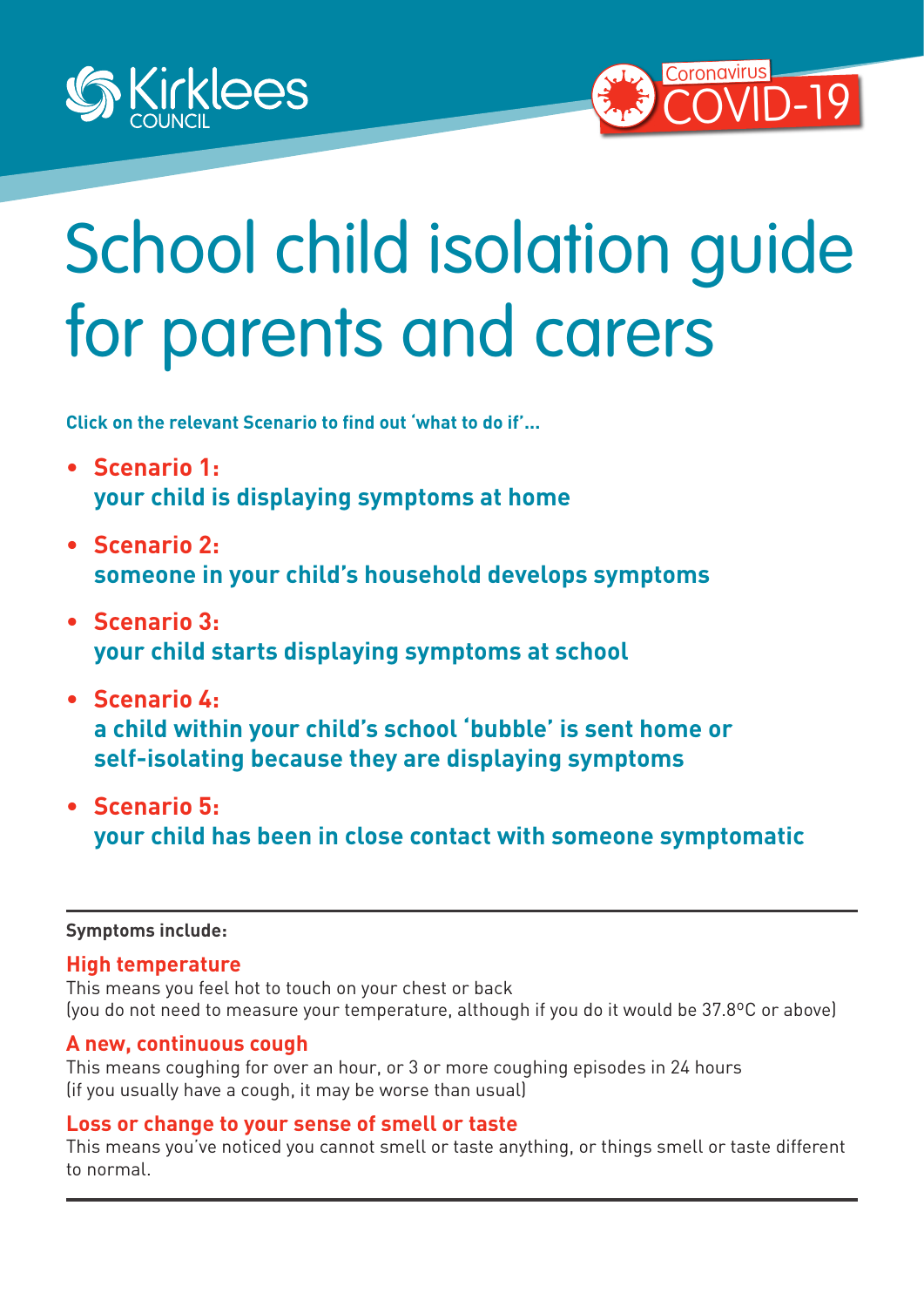# <span id="page-1-0"></span>What to do if your child is displaying symptoms







> Go to contents page <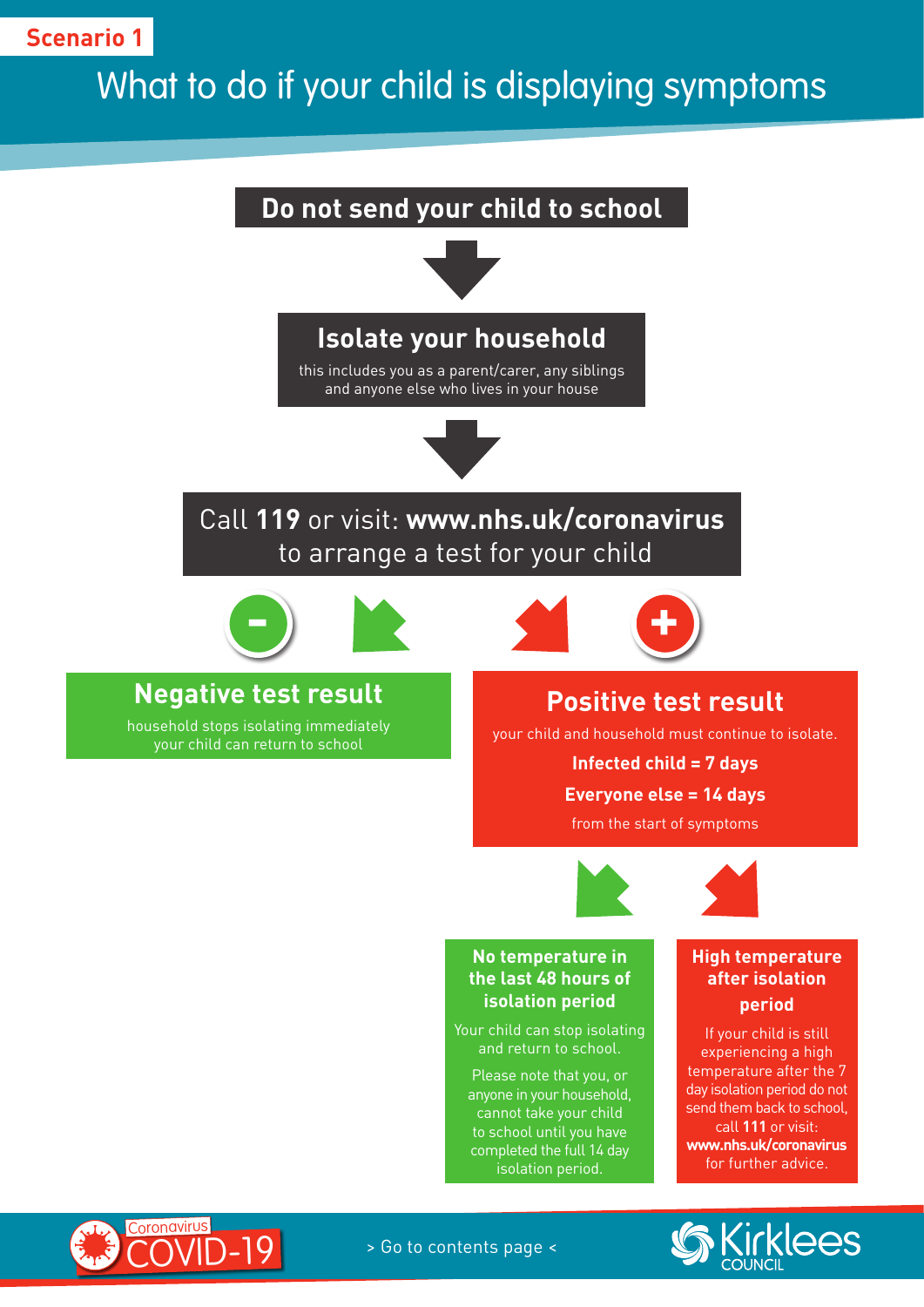# <span id="page-2-0"></span>What to do if you or someone in your household has developed symptoms



during the 14 day isolation period, they can return to school on day 15

14 day isolation period please refer to scenario 1



**Coronavirus**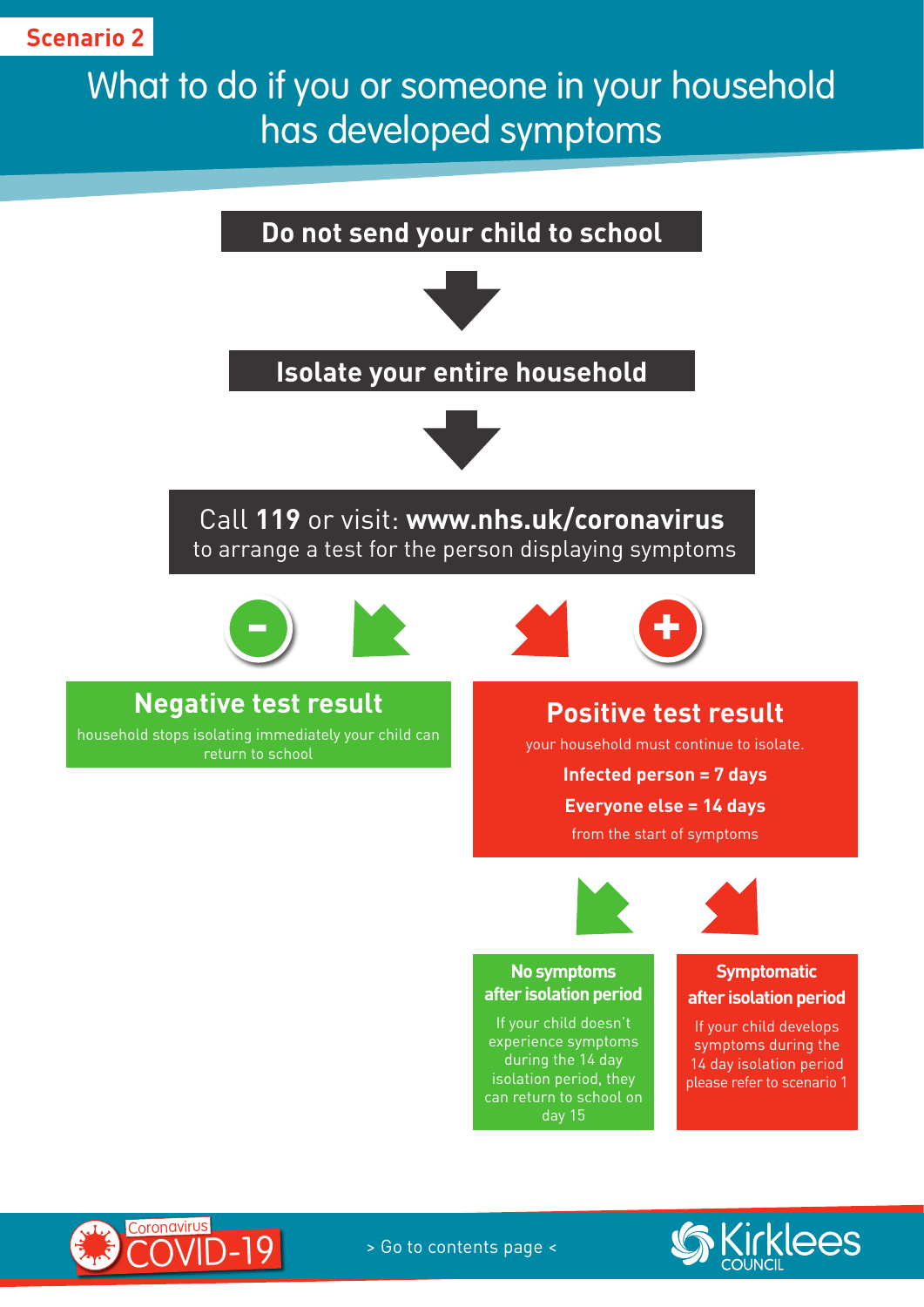# <span id="page-3-0"></span>What to do if your child starts displaying symptoms at school

# **Collect from school immediately**

Your child will be isolated from the rest of their school bubble, you will be notified and asked to collect your child as soon as possible



## **Isolate your household**

this includes you as a parent /carer, any siblings and anyone else who lives in your house



# Call **119** or visit: **www.nhs.uk/coronavirus** to arrange a test for your child



# **Negative test result**

household stops isolating immediately your child can return to school

**- +**

# **Positive test result**

your child and household must continue to isolate.

**Infected child = 7 days Everyone else = 14 days**

from the start of symptoms



#### **No temperature in the last 48 hours of isolation period**

Your child can stop isolating and return to school.

Please note that you, or anyone in your household, cannot take your child to school until you have completed the full 14 day isolation period.

#### **High temperature after isolation period**

If your child is still experiencing a high temperature after the 7 day isolation period do not send them back to school, call **111** or visit: **www.nhs.uk/coronavirus** for further advice.





> Go to contents page <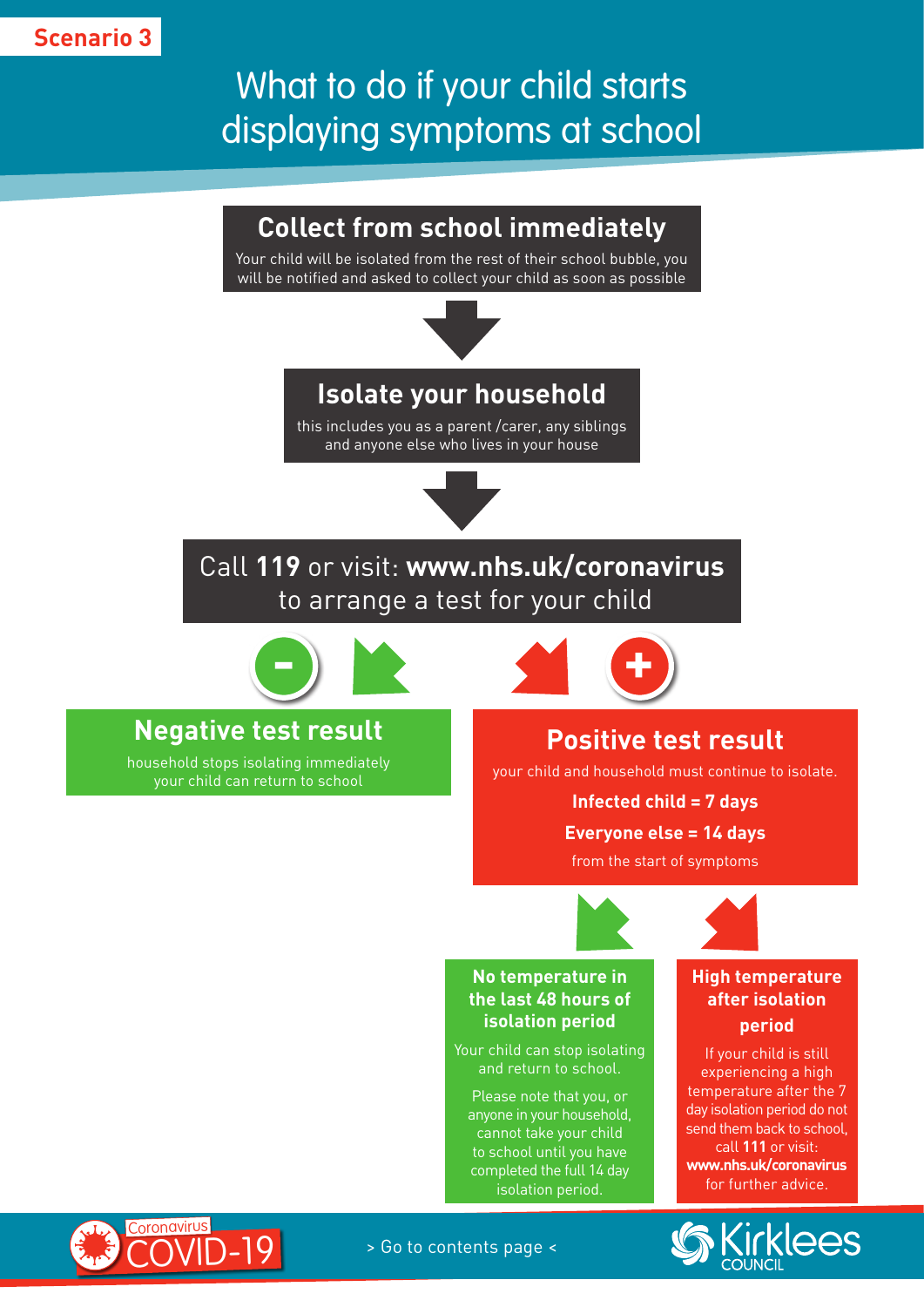<span id="page-4-0"></span>What to do if a child within my child's school bubble is sent home or is self-isolating because they are displaying symptoms?

### **Continue as normal**

unless your school advises otherwise

The symptomatic child will be advised to isolate for 7 days and everyone else in their household for 14 days from when symptoms started.

They will be encouraged to take a test.





## **Negative test result**

The child's household stops isolating immediately and they can return to school

## **Positive test result**

If the child tests positive, your child along with the rest of their school 'bubble' or group should be sent home and advised to **self-isolate for 14 days**.

The rest of your household do not need to self-isolate unless they start to display symptoms.



#### **If your child starts to display symptoms arrange a test:**



**Negative** continue to complete **14 day isolation**



**Positive**

Start a **7 day isolation** and all household to self isolate for 14 days